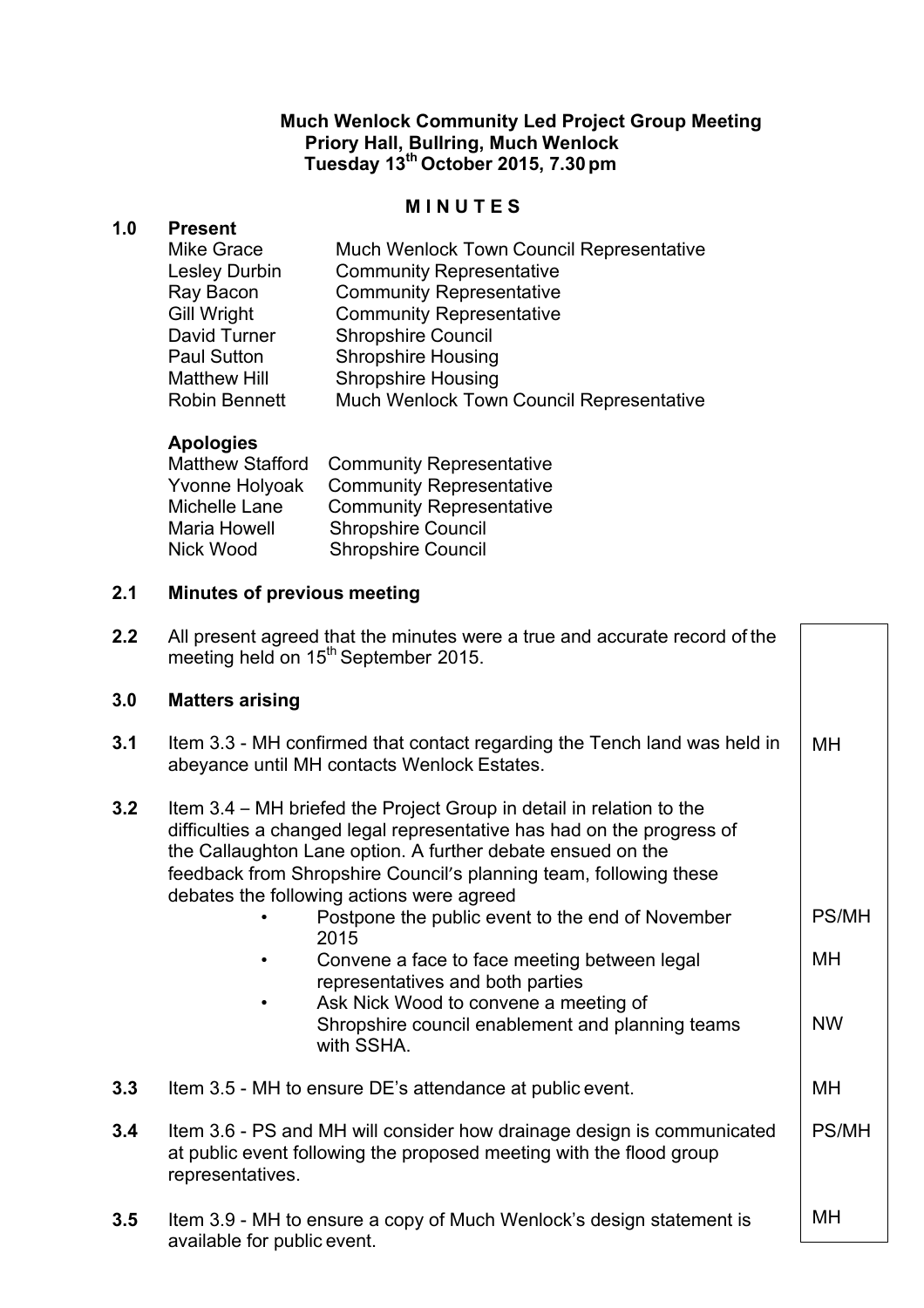| 3.6  | Item 3.8 - PS confirmed discussions had been held with Mal Price in relation<br>to retained fire fighters.                                                                                                     |           |
|------|----------------------------------------------------------------------------------------------------------------------------------------------------------------------------------------------------------------|-----------|
| 3.7  | Item 3.9 - PS confirmed that he had met with Nick Wood on 24/09/15 and<br>NW has confirmed that place plan updates will not be being taken forward by<br>Shropshire Council.                                   |           |
| 3.8  | Item 3.10 - PS confirmed NW had agreed that Cressage S106 monies were<br>available for Much Wenlock with the proviso that Cressage agree and have<br>no affordable housing use for the monies.                 |           |
| 3.9  | Item 3.11 - Flood Group - a meeting with the Chair, Robert Stuart was<br>scheduled for 20 <sup>th</sup> October 2015.                                                                                          |           |
| 3.10 | Item 5.5 – A meeting with Howard Horsley, Chair of Civic Society is still<br>to be scheduled, suggest later in November given postponement of<br>public event.                                                 | <b>PS</b> |
| 3.11 | Item 7.2 – MH to pursue a suggestion that Mr. Milner may want to say<br>'why he is selling land?' A visit before public event with DT/MH to occur.                                                             | MH/DT     |
| 3.12 | Item 7.3 - Invite Phillip Dunne to public event.                                                                                                                                                               | <b>PS</b> |
| 3.13 | Item 7.4 – PS to consider Twitter as a method for keeping community<br>appraised on development post public meeting.                                                                                           | <b>PS</b> |
|      |                                                                                                                                                                                                                |           |
| 4.0  | Much Wenlock Town Council's sponsored affordable housing event                                                                                                                                                 |           |
| 4.1  | Following postponement of event, it was considered that the current draft<br>displays be amended as discussed and then circulated to project group for<br>comment and final sign off before event in November. | <b>PS</b> |
| 4.2  | The three suggested layout plans were considered and although they lacked<br>final detail, were considered appropriate for the consultation event.                                                             |           |
| 4.3  | A display explaining how the development is funded was considered a good<br>idea.                                                                                                                              | <b>PS</b> |
| 4.4  | The Methodist Hall was considered a good alternative location if Priory Hall<br>was unavailable.                                                                                                               | <b>PS</b> |
| 4.5  | A narrative on proposed mix should accompany the housing need information<br>and explain why 1 bedroom accommodation isn't a first choice for SSHA.                                                            | <b>PS</b> |
| 4.6  | MG to advise Town Council of delay in public meeting.                                                                                                                                                          | MG        |
| 4.7  | PS confirmed that the press release has been agreed with YH as Mayor of<br>Much Wenlock then PS to issue to press after liaising with Town Clerk.                                                              | <b>PS</b> |
| 5.1  | Dates for future meetings                                                                                                                                                                                      |           |

**5.3** Tuesday 1<sup>st</sup> December, 7.30 pm, Priory Hall